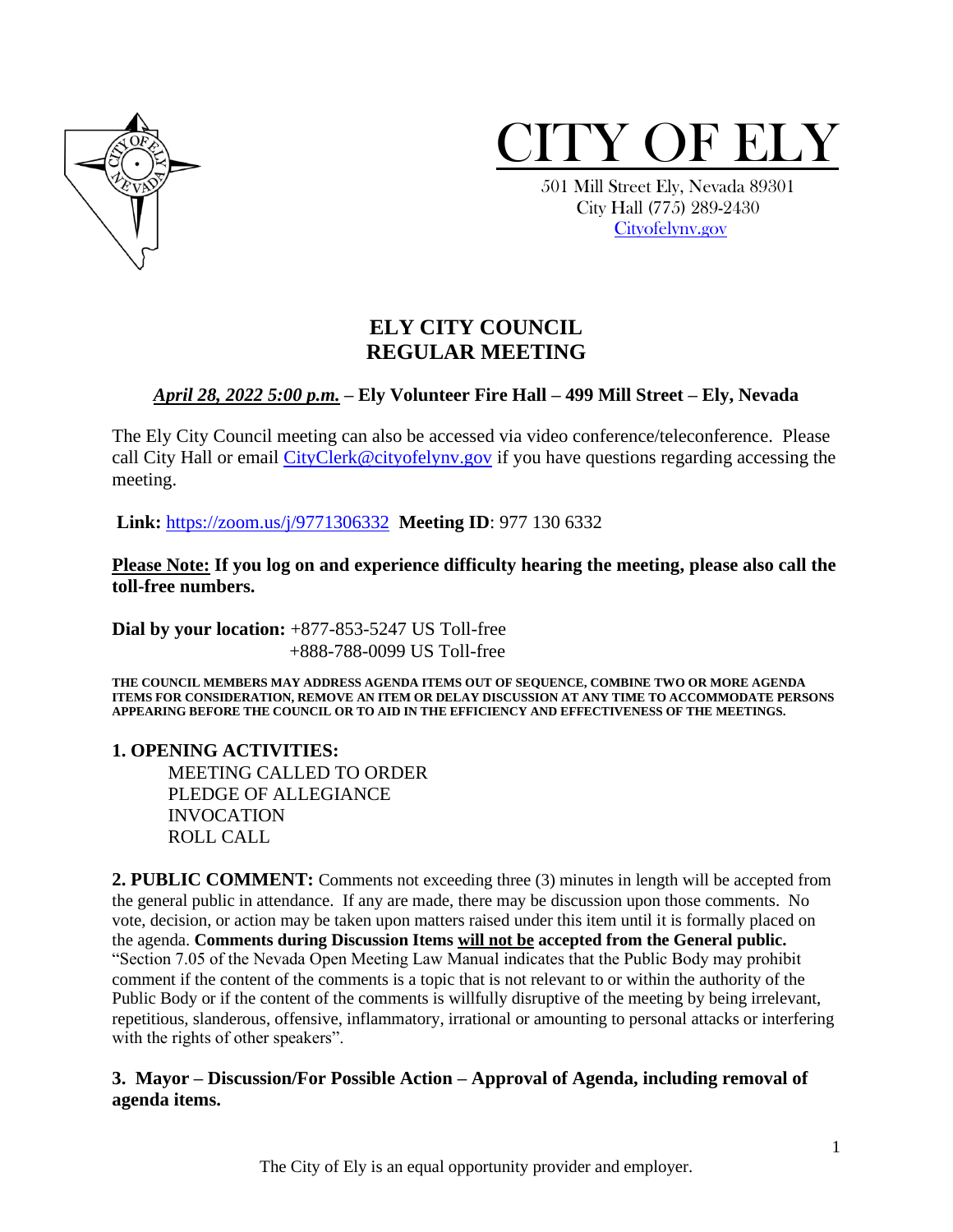#### **4. CITY DEPARTMENT REPORTS**

- ➢ **FIRE CHIEF**
- ➢ **POLICE CHIEF**
- ➢ **[MUNICIPAL COURT JUDGE](https://www.cityofelynv.gov/pdf/CityCouncil2022/cc4-28-22/MunicourtMarch22report.pdf)**
- ➢ **CITY ATTORNEY**
- ➢ **CITY CLERK**
- ➢ **CITY TREASURER**
- ➢ **CITY PUBLIC WORKS SUPERVISOR**
- ➢ **CITY WATER OPERATOR**
- ➢ **CITY ENGINEER**
- ➢ **CITY BUILDING OFFICIAL**
- **5. REPORTS**

**CITY COUNCIL MAYOR**

#### **6. ITEMS FOR DISCUSSION/POSSIBLE ACTION OF THE ELY CITY COUNCIL AS RECOMMENDED BY THE CITY TREE BOARD.**

- 1. Chairman Wolf [Discussion/For Possible Action](https://www.cityofelynv.gov/pdf/CityCouncil2022/cc4-28-22/TreeMappingSoftwareandgrantap.pdf) Approval to allow the City Tree Board to apply for a grant through the Nevada Division of Forestry to pay for Tree Data inventory software with no match.
- 2. Chairman Wolf Discussion/For Possible Action Recommendation to allow the City Tree Board to work with White Pine County on developing a county-wide tree data base and county-wide tree plantings.
- 3. Chairman Wolf [Discussion/For Possible Action](https://www.cityofelynv.gov/pdf/TreeBoard/TB4-28-22/20257_Jack_ConstructionDrawings_FINAL_PlantingPlanOnly.pdf) Approval of City Tree Board's recommendation on tree species to be planted as part of the Jack Caylor Park completion.

## **7. ITEMS FOR DISCUSSION/POSSIBLE ACTION ONLY OF THE ELY CITY COUNCIL.**

**A. CONSENT AGENDA** (These items may be approved in <u>one motion</u> by the Council as its first action of business under For Discussion/Possible Action items.) Approval of the Consent Agenda approves each of these items. Council Members may remove any item from the Consent Agenda by notifying the Mayor or Mayor pro temp.

**MOTION:** Move to approve the Consent Agenda item 7A-1 Minutes and 7A-2 Bills.

Moved by: \_\_\_\_\_\_\_\_\_\_\_\_\_\_\_\_ Second by: \_\_\_\_\_\_\_\_\_\_\_\_\_\_\_ Vote: \_\_\_\_\_\_\_\_\_\_\_\_\_\_\_\_\_

- 1. Discussion/For Possible Action –Minutes.
	- [March 24, 2022](https://www.cityofelynv.gov/pdf/CityCouncil2022/cc4-28-22/cc3-24-22meeting.pdf)
- 2. Discussion/For Possible Action –Bills.
	- [April 15, 2022](https://www.cityofelynv.gov/pdf/CityCouncil2022/cc4-28-22/cc4-15-22bills.pdf)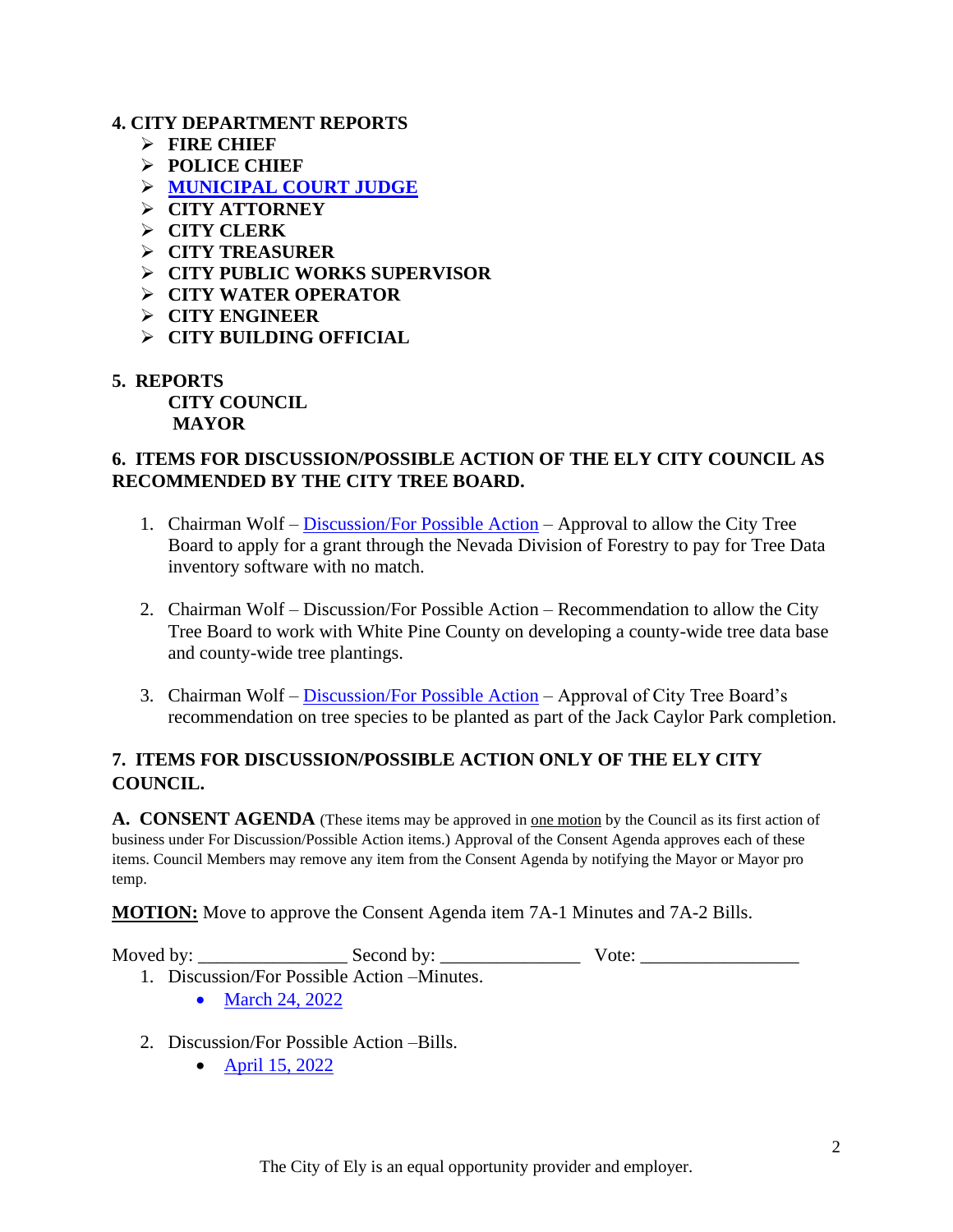#### **B. NEW BUSINESS**

- 1. Mayor Robertson [Discussion/For Possible Action](https://www.cityofelynv.gov/pdf/CityCouncil2022/cc4-28-22/BaldMountainMinePlanofOperationsAmendment6JuniperProjectsupportletter.pdf) Approval of support letter for Bald Mountain Mine Plan of Operations Amendment #6 Juniper Project.
- 2. Councilman Spear Councilman Alworth Discussion Only Update on Porter Group efforts on the City of Ely's behalf to secure federal and State funding.
- 3. Council Members City Fire Chief Stork– [Discussion/For Possible Action](https://www.cityofelynv.gov/pdf/CityCouncil2022/cc4-28-22/OperatingplanbetweenCOEandBLM.pdf) Approval of 2022 Cooperative Fire Protection Agreement between The City of Ely Fire Department and the USDI, Bureau of Land Management Ely District.
- 4. Council Members City Clerk Lee Discussion/For Possible Action Review of 18.83 acre Georgetown Ranch lease bids with possible award.
- 5. Council Members City Treasurer Trask [Discussion/For Possible Action](https://www.cityofelynv.gov/pdf/CityCouncil2022/cc4-28-22/Resolution2022-06.pdf) Approval of Resolution 2022-6 for the purpose of augmenting the City of Ely's General Fund using unbudgeted revenue collected in the General Fund to apply towards the operating expenses in the General Fund.

**8. PUBLIC COMMENT:** Comments not exceeding three (3) minutes in length will be accepted from the general public in attendance. If any are made, there may be discussion upon those comments. No vote, decision, or action may be taken upon matters raised under this item until it is formally placed on the agenda. "Section 7.05, of the Nevada Open Meeting Law Manual indicates that the Public Body may prohibit comment if the content of the comments is a topic that is not relevant to or within the authority of the Public Body or if the content of the comments is willfully disruptive of the meeting by being irrelevant, repetitious, slanderous, offensive, inflammatory, irrational or amounting to personal attacks or interfering with the rights of other speakers".

# **9. ADJOURNMENT: THE MEETING MAY BE ADJOURNED BY APPROPRIATE**

**MOTION OF THE CITY COUNCIL.** \* Open session – Action/Discussion – Personnel\*\* The meeting may be closed by appropriate motion for the purpose of discussion on any matter allowed under N.R.S. 241.031 and 241.033, (1) nothing contained in this chapter prevents a public body from holding a closed meeting to consider the character, alleged misconduct, professional competence or physical or mental health of a person/employee. (2) A public body may close a meeting upon a motion, which specifies the nature of the business to be considered. (3) This chapter does not: (a) Apply to judicial proceedings. (b) Prevent the removal of any person who willfully disrupts a meeting to the extent that its orderly conduct is made impractical. (c) Prevent the exclusion of witnesses from a public or private meeting during the examination of another witness. (d) Require that any meeting be closed to the public. (e) Permit a closed meeting for the discussion of the appointment of any person to public office or as a member of a public body. (4) The exception provided by this section, and electronic communication, must not be used to circumvent the spirit or letter of this chapter in order to discuss or act upon a matter over which the public body has supervision, control, jurisdiction or advisory powers. In accordance with Federal civil rights law and U.S. Department of Agriculture (USDA) civil rights regulations and policies, the USDA, its Agencies, offices and employees, and institutions participating in or administering USDA programs are prohibited from discriminating based on race, color, national origin, religion, sex, gender identity (including gender expression), sexual orientation, disability, age, marital status, family/parental status, income derived from a public assistance program, political beliefs, or reprisal or retaliation for prior civil rights activity, in any program or activity conducted or funded by USDA (not all bases apply to all programs). Remedies and complaint filing deadlines vary by program or incident. Persons with disabilities who require alternative means of communication for program information (e.g., Braille, large print, audiotape, American Sign Language, etc.) should contact the responsible Agency or USDA's TARGET Center at (202) 720-2600 (voice and TTY) or contact USDA through the Federal Relay Service at (800) 877-8339. Additionally, program information may be made available in languages other than English. To file a program discrimination complaint, complete the USDA Program Discrimination Complaint Form, AD-3027, found online a[t https://www.ascr.usda.gov/complaintfilingcust.html](https://www.ascr.usda.gov/complaintfilingcust.html) and at any USDA office or write a letter addressed to USDA and provide in the letter all of the information requested in the form. To request a copy of the complaint form, call (866) 632-9992. Submit your completed form or letter to USDA by: Mail: U.S. Department of Agriculture, Office of the